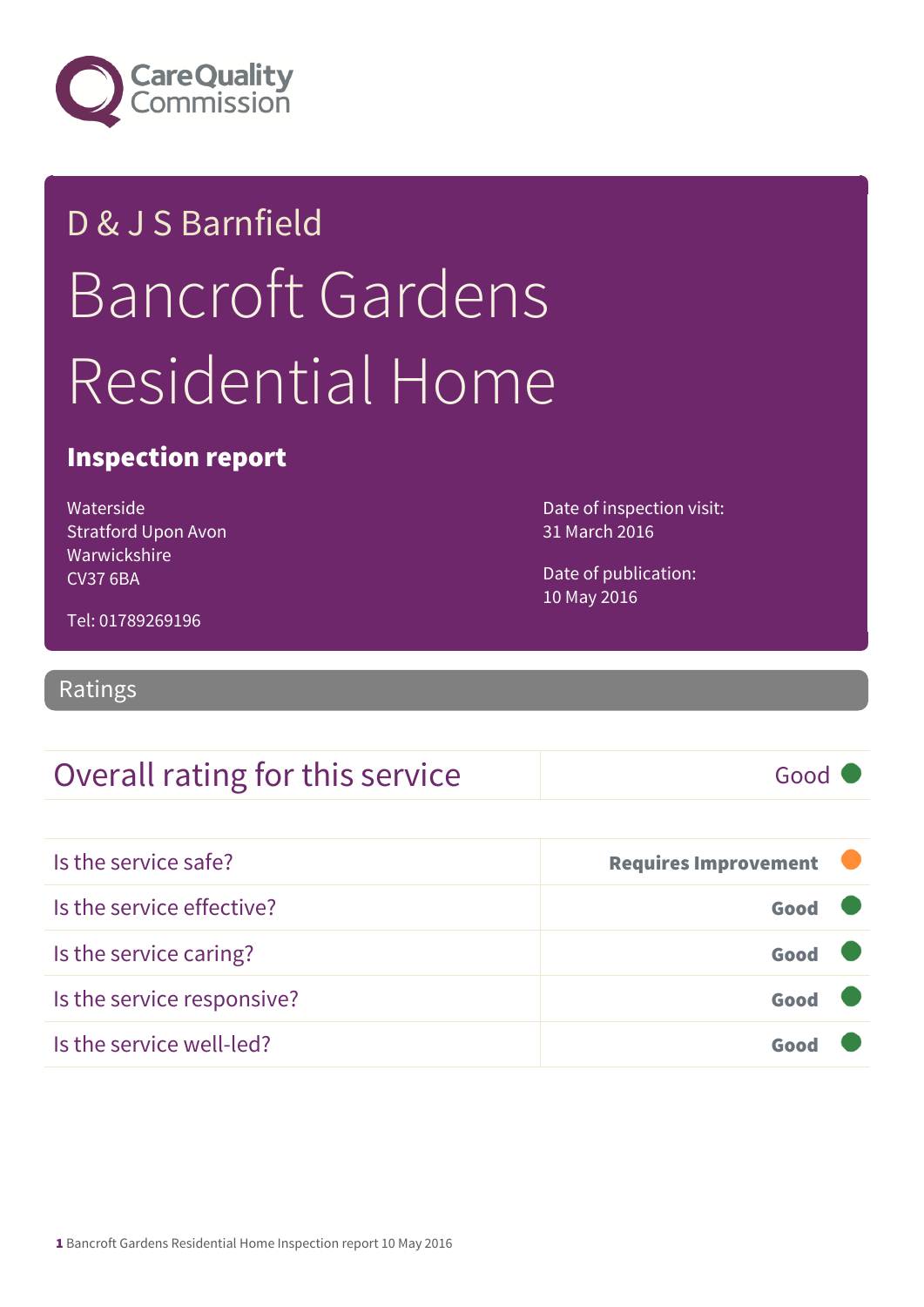#### Overall summary

This inspection took place on 31 March 2016 and was unannounced.

Bancroft Gardens provides care and accommodation for up to 16 older people. There were 14 people living at the home at the time of our inspection.

A registered manager was in post. A registered manager is a person who has registered with the Care Quality Commission to manage the service. Like registered providers, they are 'registered persons'. Registered persons have legal responsibility for meeting the requirements in the Health and Social Care Act 2008 and associated Regulations about how the service is run. The registered manager was on annual leave at the time of our inspection visit so our visit was supported by the deputy manager.

People, relatives and staff all spoke positively and enthusiastically about the caring and welcoming atmosphere in the home. Staff were committed to providing a relaxed and friendly environment where people and their relatives felt valued and respected. People were treated as individuals and were encouraged to make choices about their care. People's relationships with their relatives were respected and staff supported people to maintain this important attachment.

Staff were available at the times people needed them and had received training so that people's care and support needs were met. Staff understood their responsibility to safeguard people from harm and report any concerns they had to the management team. Where risks associated with people's health and wellbeing had been identified, there were plans to manage those risks. However, staff had not always followed the provider's processes and procedures to ensure safety checks within the home were implemented consistently.

People were involved in decisions about their care and told us they received support in the ways they preferred. Relatives told us they were informed about their family member's health and involved in ensuring their care needs were met. Staff had information about people's backgrounds to support them in providing person centred care and having meaningful conversations with people about things that were important to them. People were encouraged to engage in hobbies and interests they were interested in.

People received a nutritious diet, had a choice of food, and were encouraged to have enough to drink.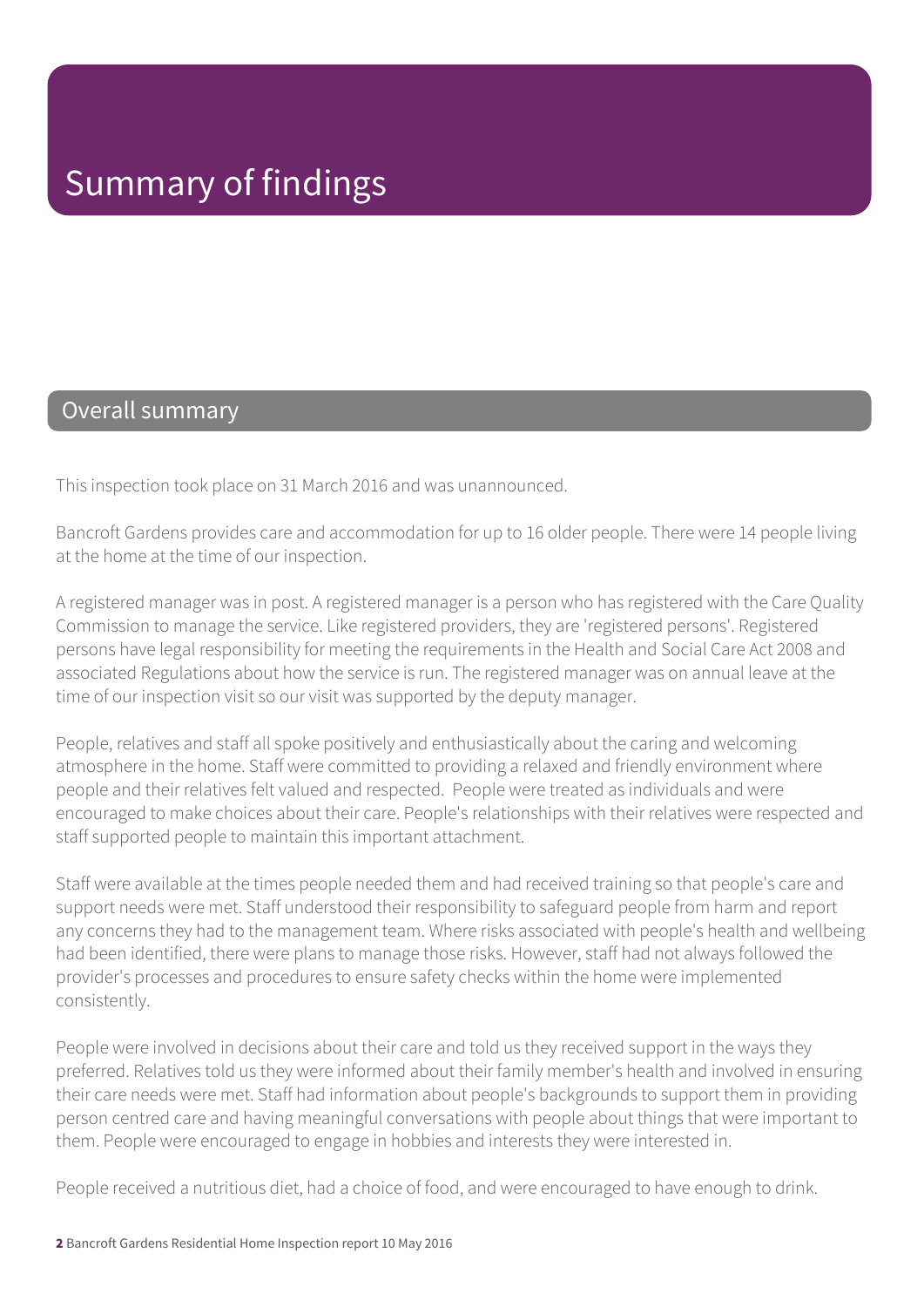People were referred to external healthcare professionals to ensure their health and wellbeing was maintained. People received their medicines as prescribed and staff responded quickly if they requested pain relief.

Care staff understood the principles of the Mental Capacity Act (MCA) and gained people's consent before they provided personal care.

There were processes to monitor the quality and safety of the service provided and to understand the experiences of people who lived at the home. This was through regular communication with people, relatives and staff, observations of care delivery and a series of checks and audits.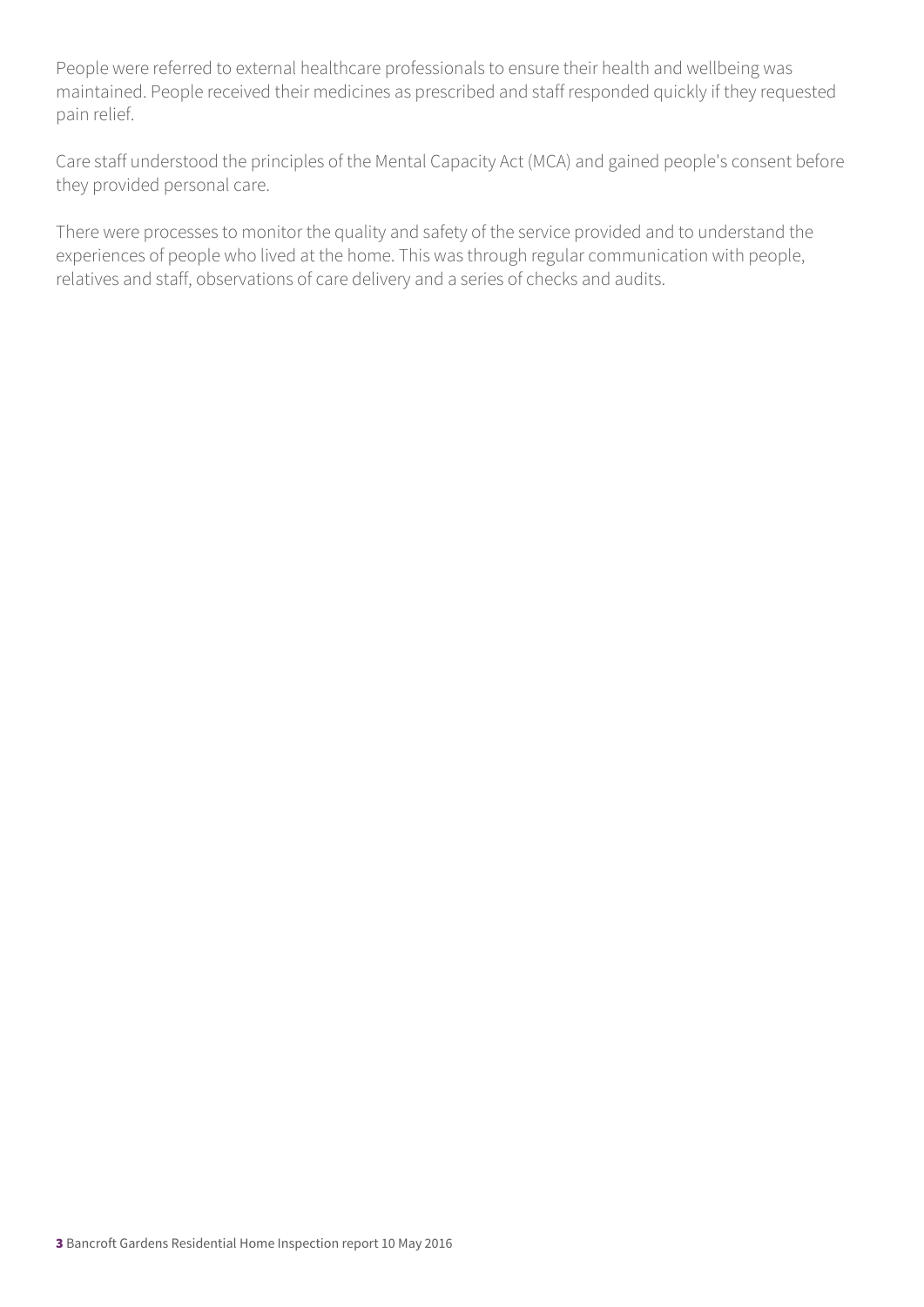## The five questions we ask about services and what we found

We always ask the following five questions of services.

| Is the service safe?                                                                                                                                                                                                                                                                                                                                                                                                                         | <b>Requires Improvement</b> |
|----------------------------------------------------------------------------------------------------------------------------------------------------------------------------------------------------------------------------------------------------------------------------------------------------------------------------------------------------------------------------------------------------------------------------------------------|-----------------------------|
| The service was not consistently safe.                                                                                                                                                                                                                                                                                                                                                                                                       |                             |
| People felt safe with the staff who provided their care and<br>support. There were enough staff to meet people's needs and<br>keep them safe. Staff knew how to identify and report abuse and<br>any concerns they had about people's safety. People received<br>their medicines when they needed them. The provider had not<br>always followed their own processes and procedures to ensure<br>safety checks were implemented consistently. |                             |
| Is the service effective?<br>The service was effective.                                                                                                                                                                                                                                                                                                                                                                                      | Good                        |
| Staff received regular training to support people effectively. Staff<br>understood about consent and respected decisions people<br>made about their daily lives. People were provided with enough<br>to eat and drink during the day and had their healthcare needs<br>met with the support of healthcare professionals.                                                                                                                     |                             |
| Is the service caring?                                                                                                                                                                                                                                                                                                                                                                                                                       | Good                        |
| The service was caring.                                                                                                                                                                                                                                                                                                                                                                                                                      |                             |
| People and their relatives felt valued and cared for by staff who<br>demonstrated a genuine interest in their wellbeing. People were<br>treated as individuals and encouraged to make choices about<br>their care. Staff supported people to maintain their relationships<br>with family and friends who were important to them.                                                                                                             |                             |
| Is the service responsive?                                                                                                                                                                                                                                                                                                                                                                                                                   | Good                        |
| The service was responsive.                                                                                                                                                                                                                                                                                                                                                                                                                  |                             |
| Staff understood people's preferences and wishes so they could<br>provide care and support that met their individual needs. Staff<br>had information about people's backgrounds so they could have<br>meaningful conversations about things that were important to<br>them. People were supported to pursue their hobbies and<br>interests. People understood how to make complaints and there                                               |                             |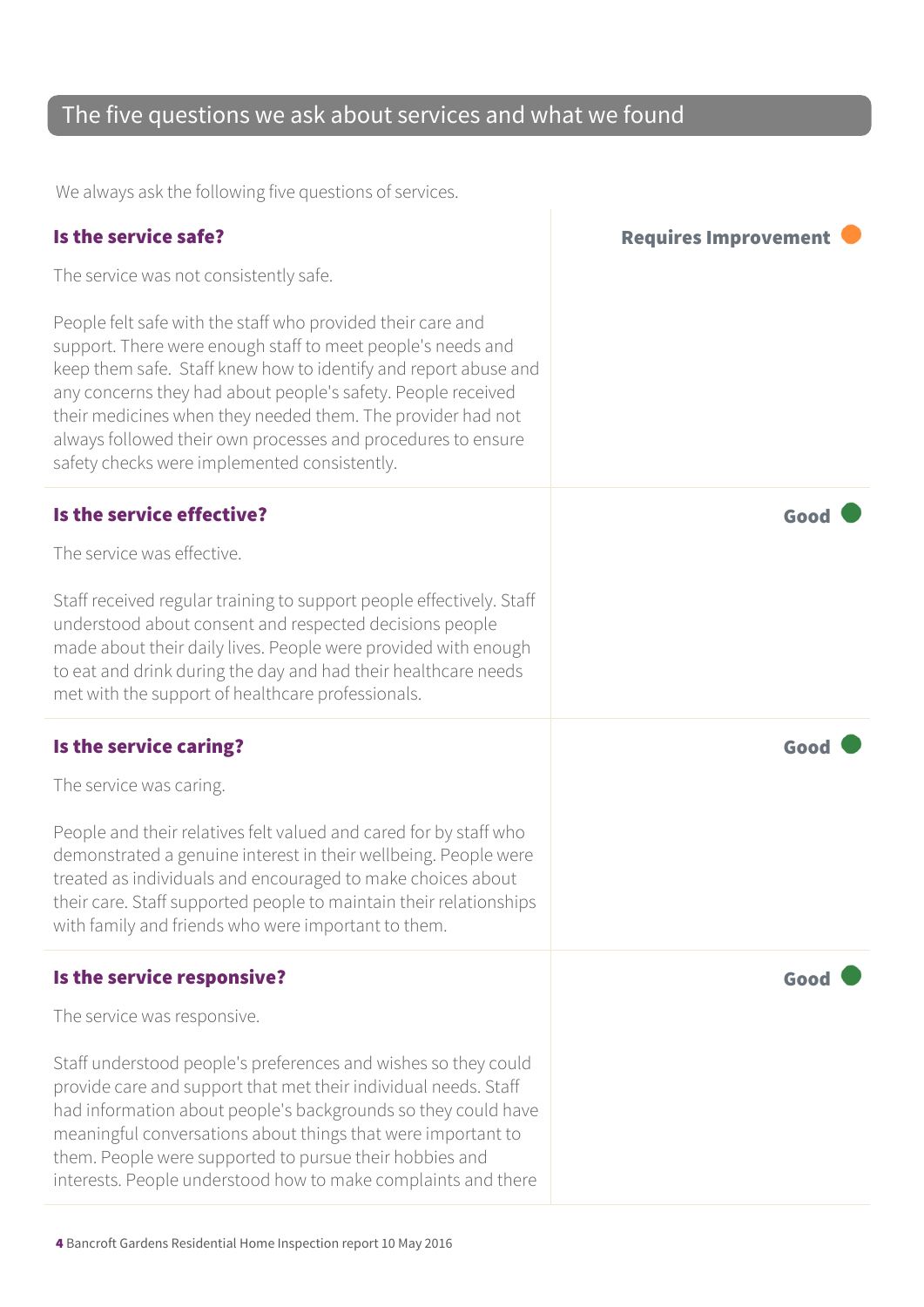#### Is the service well-led? The service well-led?

The service was well-led.

There was a clear, supportive and approachable management team in place who monitored the quality of the service provided. Staff felt supported in their role and motivated to provide high quality care. People and their relatives were encouraged to share their views which were used to inform improvements in the home.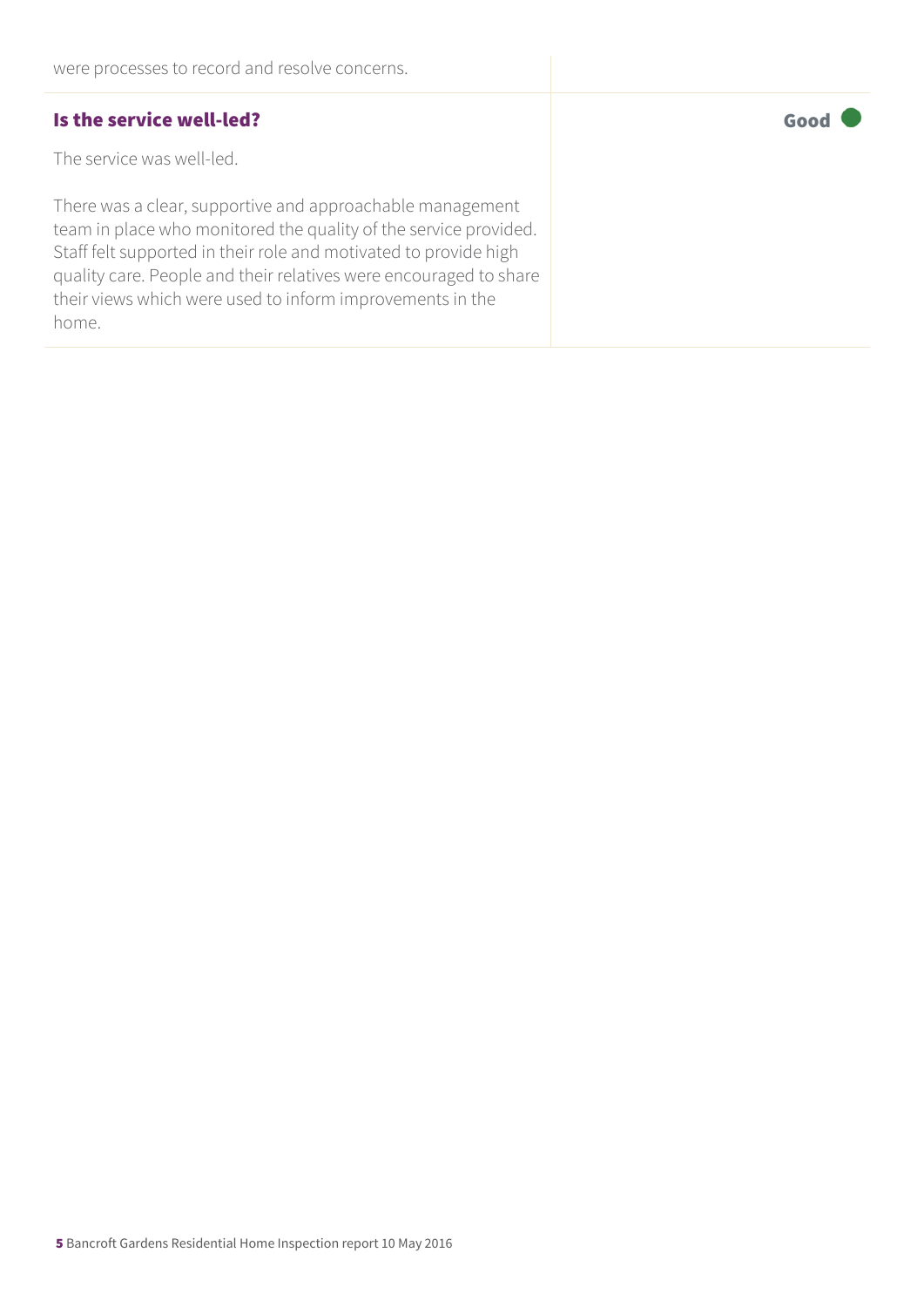

# Bancroft Gardens Residential Home

Detailed findings

# Background to this inspection

We carried out this inspection under Section 60 of the Health and Social Care Act 2008 as part of our regulatory functions. This inspection was planned to check whether the provider is meeting the legal requirements and regulations associated with the Health and Social Care Act 2008, to look at the overall quality of the service, and to provide a rating for the service under the Care Act 2014.

The inspection took place on 31 March 2016 and was unannounced. The inspection was undertaken by two inspectors.

The provider had submitted a provider information return (PIR). A PIR is a form that asks the provider to give some key information about the service, what the service does well and improvements they plan to make. We also reviewed the information we held about the service. We looked at information received from the local authority commissioners and the statutory notifications the registered manager had sent us. A statutory notification is information about important events which the provider is required to send to us by law. Commissioners are people who work to find appropriate care and support services which are paid for by the local authority.

We spoke with six people who lived at the home and six relatives/friends. We spoke with the deputy manager, three care staff and the cook. We observed how care and support was delivered in communal areas and we observed how people were supported at lunch time. Our observations helped us to assess whether people's needs were appropriately met and to identify if they experienced good standards of care.

We reviewed three people's care plans and looked at a selection of medicines records to see how people's care and treatment was planned and delivered. We checked whether staff were recruited safely and trained to deliver care and support appropriate to each person's needs. We reviewed the available records of the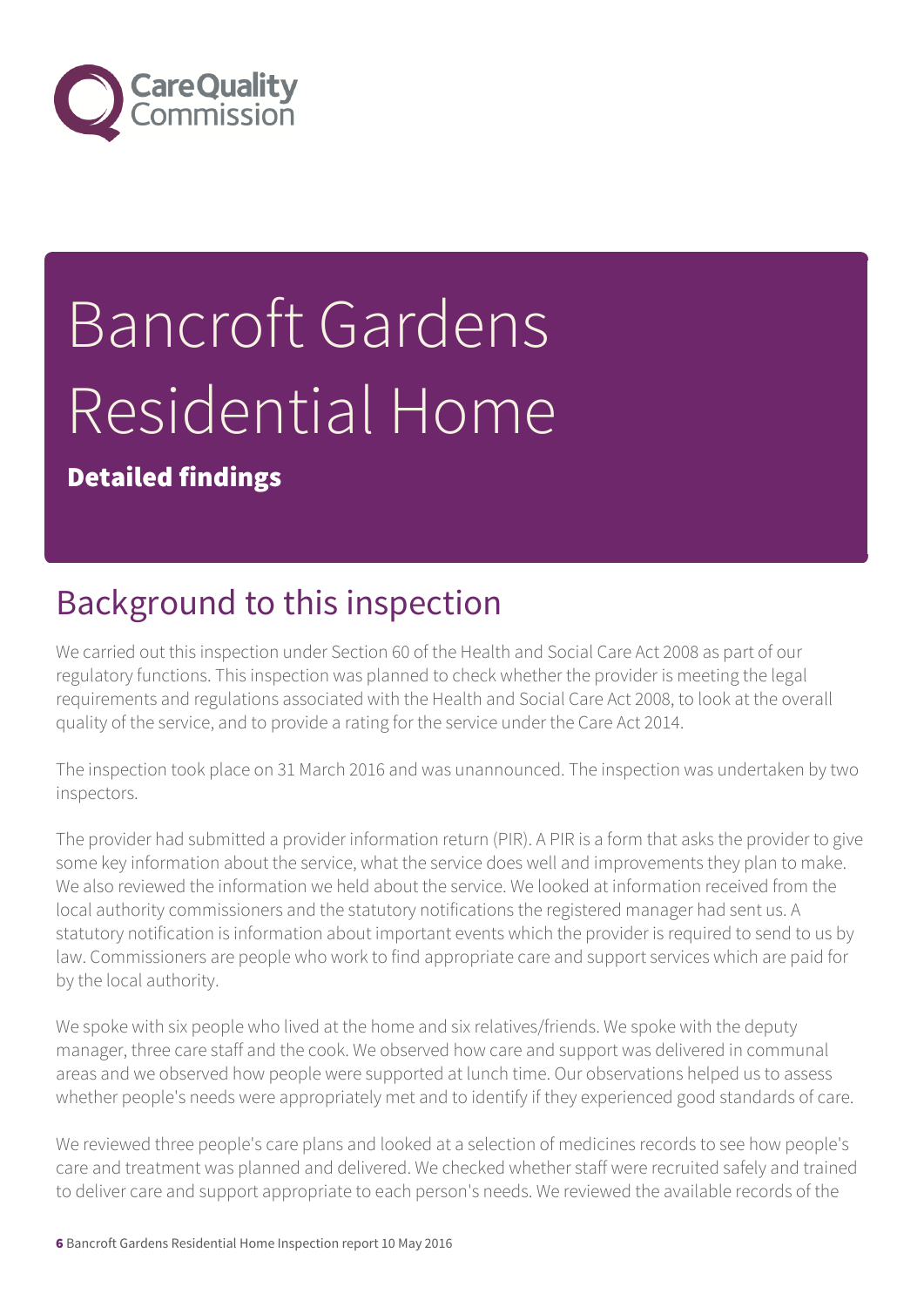provider's quality monitoring system to see what actions were taken and planned to improve the quality of the service.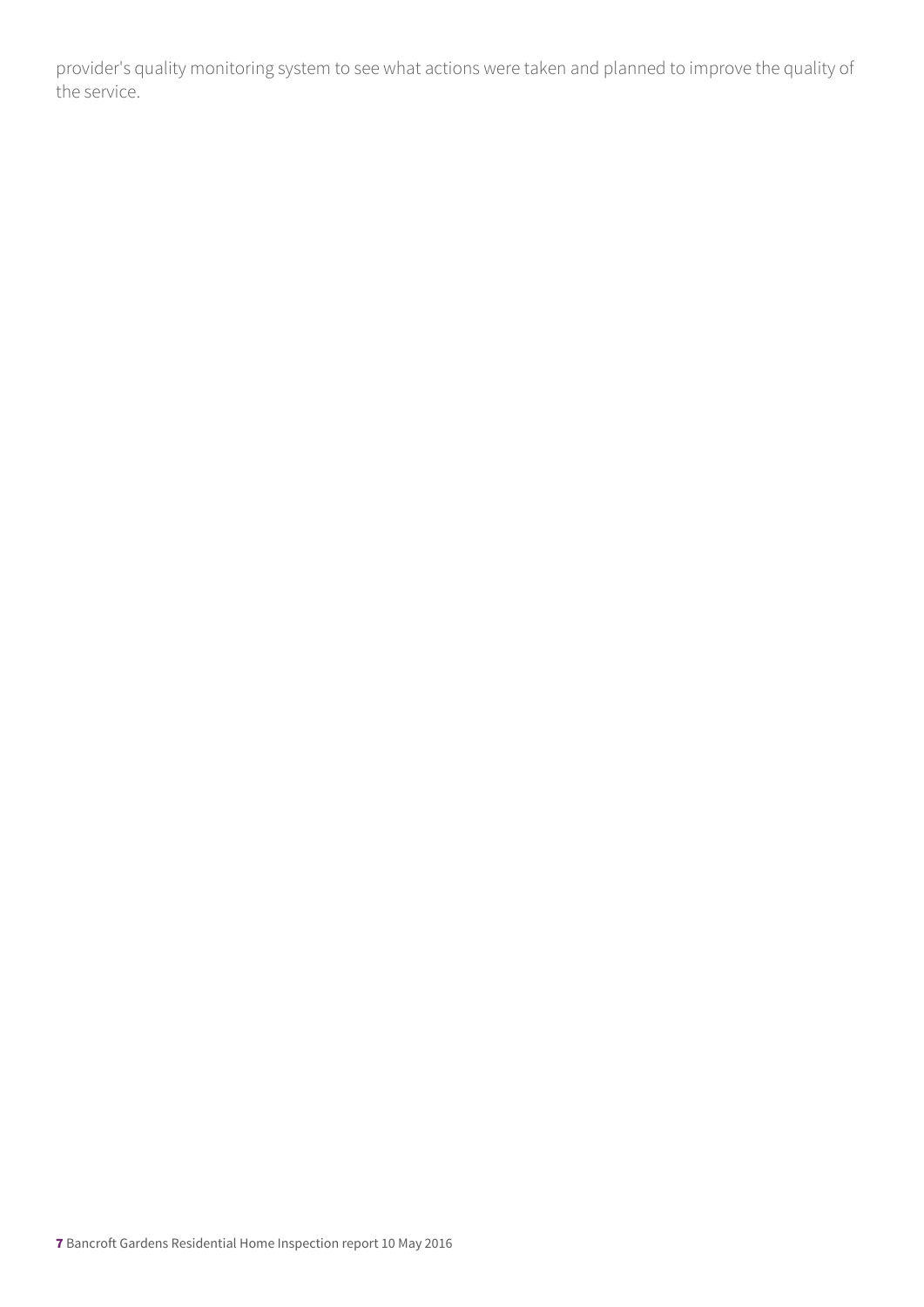People who lived at Bancroft Gardens felt safe with the staff who provided their care and support. One person told us, "I feel safe, they even come to me at night if I need them. I had lost my confidence, but I know they are always there now and come quickly." Another said, "There is always someone around and I can call with my bell. That makes me feel safe." One staff member told us, "I think the residents feel safe with us. They often say they feel safe which is nice because you feel you are doing the job properly as we are here to care for them." During the day we observed that people were relaxed around staff and interactions were friendly.

Relatives told us they were confident their family members received safe care from staff who had a good understanding of people's needs. They told us they visited the home several times a week, so would know if their family member's needs were not met. One relative said, "There is always someone around and they look out for [person]. They know what her abilities are and cater for them." Another relative said, "This is just like her home and she feels very secure here. I feel confident I can leave her and not worry." Relatives also felt assured because they had 'fingerprint' access to the home which meant they could visit unannounced at any time of the day or night. The deputy manager explained, "There is no closed door policy so family and friends can come in at any time."

People spoken with felt there were enough staff in the home to keep them safe. One person told us staff came when they called them and explained, "I don't have to call them a lot because I can walk around, but I don't have trouble with waiting for anybody to come." Another person said, "I feel safe, we have a button and when I press it they come straightaway. They are a bit short (of staff) sometimes because of holidays, but there are enough staff around." A relative told us, "There are (enough staff) but it depends on the residents and what their needs are. All the time [person] has been here, it has been fine." Staff we spoke with felt there were sufficient staff on duty to enable them to care for people to a good standard and keep them safe. However, they told us there were times during the evening when they could be busy because the numbers on shift reduced to two care staff. This was confirmed by one person who told us that when they asked for support, "Sometimes I have to wait 10 minutes." The deputy manager told us staffing numbers were increased if anybody was unwell to ensure any risks to the person's health and wellbeing were managed. During our visit we saw that staff were able to spend time with people supporting their different interests and care needs.

The provider did not use agency staff. Permanent staff worked extra shifts to cover staff holidays or unexpected absence so people received continuity of care from staff who understood their needs. One staff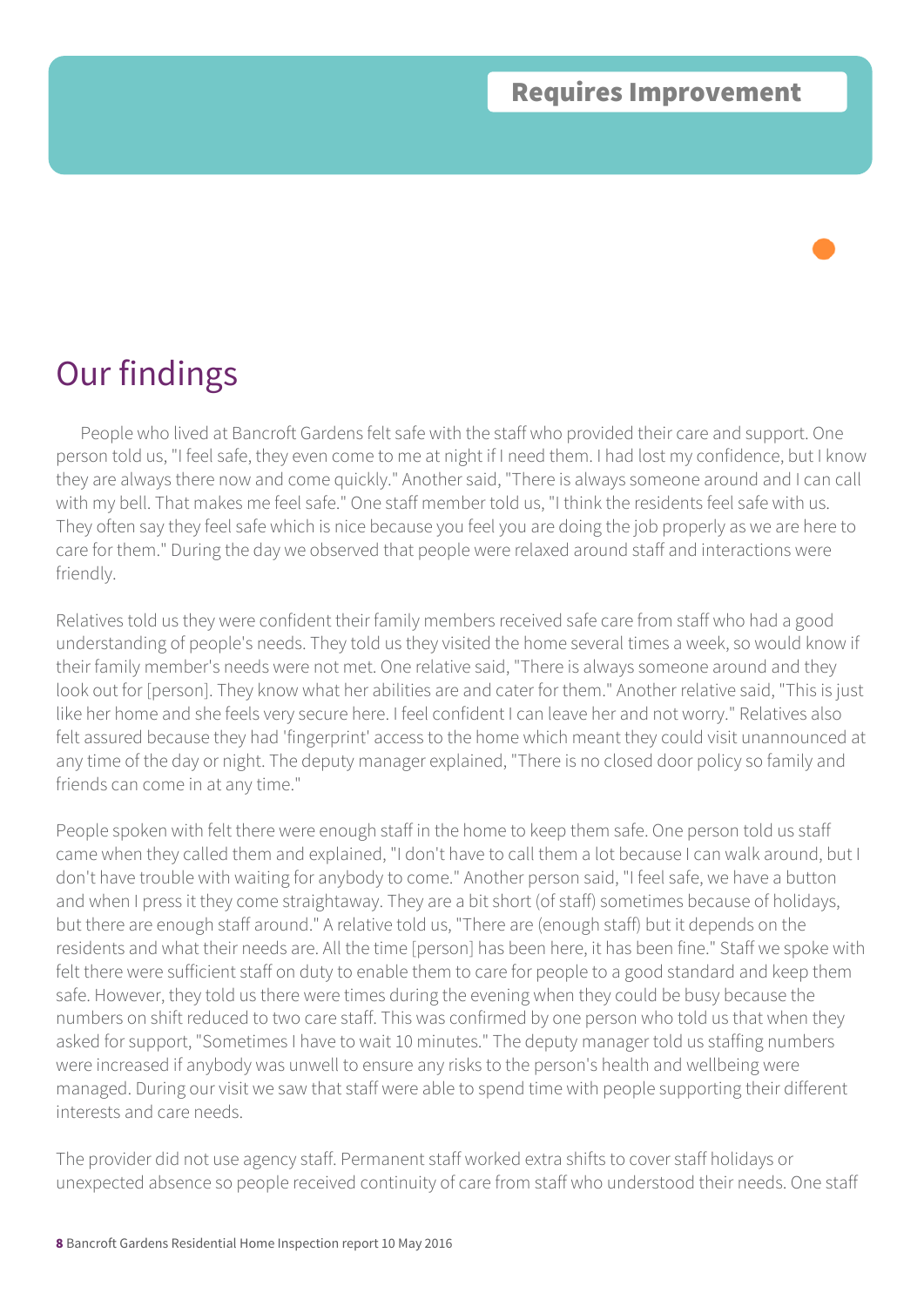member explained, "Because of the size of the home, staff will come in and do that extra shift if needed."

The provider checked that staff were suitable to support people before they began working in the home. This minimised risks of potential abuse to people. However, we noted that a DBS check for one member of staff had not been carried out until 18 months after they started working at the home. The DBS is a national agency that holds information about criminal records. The deputy manager explained that the member of staff also worked part time for another provider and they had initially relied on the DBS obtained under that employment. They told us the process they now followed would ensure they carried out all their own checks before a person began working unsupervised.

Staff had an understanding of their responsibilities to keep people safe from avoidable harm or abuse. Staff told us they had completed training and felt confident to recognise and respond to different types of abuse to protect people from harm. Staff told us they would not hesitate to report any concerns to the registered manager or deputy manager. One member of staff told us they would take the matter further if the management team did not take appropriate action. They told us, "They have to report it to the safeguarding people. If they didn't, then I would phone up the safeguarding number which is on the noticeboard myself." However, some staff were not sure what action managers needed to take when they received a safeguarding concern. This meant they may not recognise when a concern had not been managed in accordance with the safeguarding procedures so they could escalate it further. From our monitoring of the service we were aware the registered manager and deputy manager were aware of the local authority safeguarding procedure and knew how to make referrals in the event of any allegations received.

There was information displayed within communal areas informing people and visitors how they could raise any safeguarding concerns directly with the local authority if they witnessed or suspected abuse in the home.

Staff told us they would feel confident to challenge other staff if they witnessed poor practice. We asked staff what they would do if they observed another staff member assisting people to mobilise using poor manual handling techniques. A typical response was, "I would speak to them and then say to [registered manager] that they needed manual handling refresher training."

We saw individual risk assessments in people's care records. Risk assessments identified where people were at risk of falls, malnutrition, pressure areas or transferring, such as from bed to chairs. Where risks had been identified with people's care, we saw the correct equipment was in place to reduce the risks such as pressure relieving equipment and mobility aids to support people to mobilise safely. Staff were aware of any identified risks relating to people's care and how those risks were to be managed. For example, one staff member told us, "If they are at risk of falling, we will walk with them and make sure there is no clutter in their rooms." During our visit we found that some of the routines in the home did not always support effective risk management. For example, one person's care plan stated, "Staff need to monitor [person's] whereabouts as they like to walk around the home at times without their [walking] frame." However, staff took their breaks together and sat in the dining room. Although they could maintain sight of the main lounge, there were no staff available to support and observe people around the rest of the home. This meant there was a potential risk of the person mobilising without their mobility aids in an environment that could be challenging due to the age and layout of the building.

We found improvements were needed in monitoring risks in the premises. Staff received health and safety, first aid and fire training to ensure they knew what actions to take in an emergency. There was an up to date fire risk assessment which included the individual support people would need if the home had to be evacuated in an emergency. There was also a critical events plan to ensure people continued to receive safe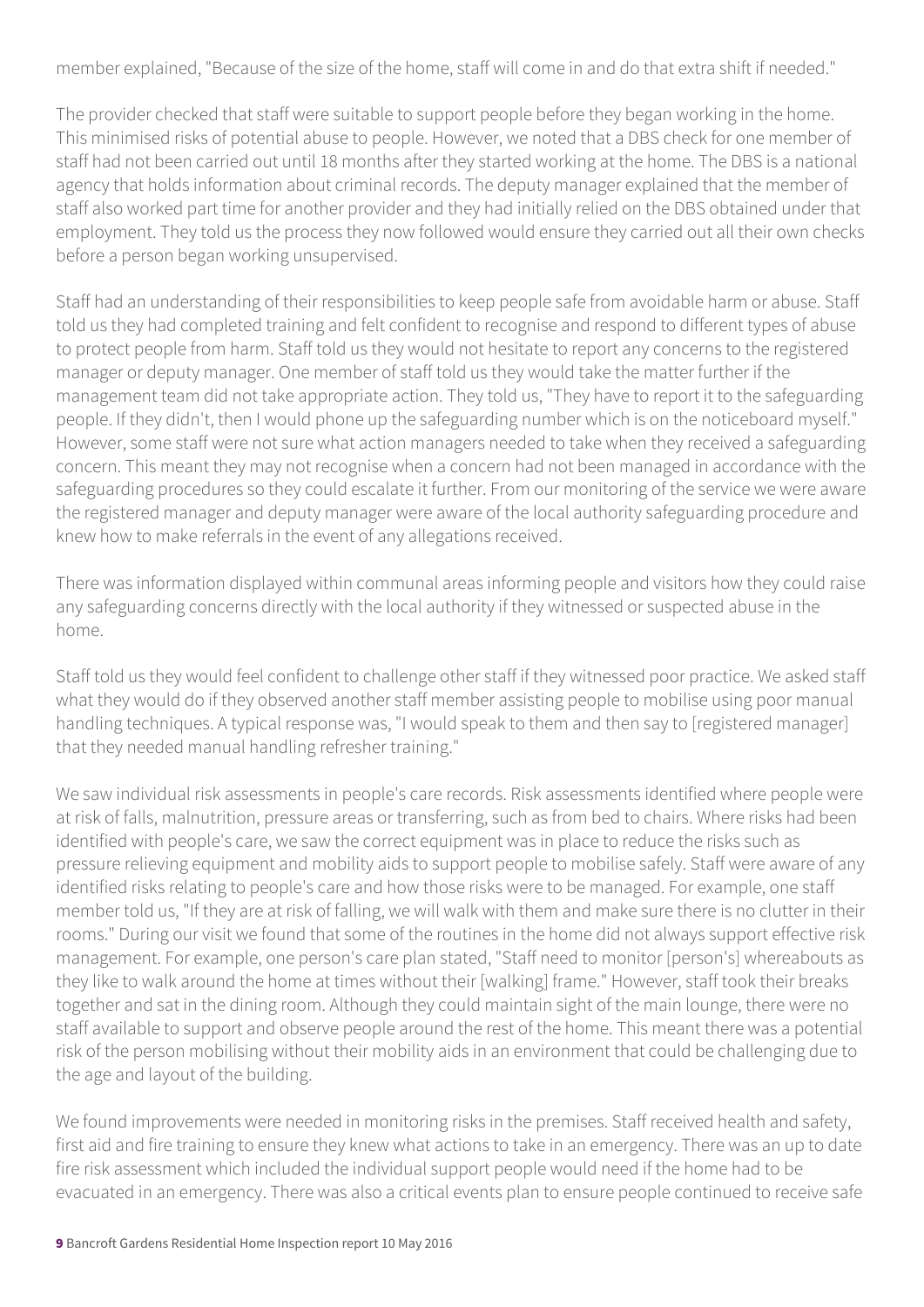and consistent care should there be a disruption in service provision. However, some of the safety checks for the environment had not been consistently completed. For example, water temperature checks had not been completed for several months and weekly fire alarm tests had not been carried out between 1 February 2016 and 22 February 2016. The last gas safety record inspection was completed on 5 February 2015. Although the next gas safety check was due to be carried out within 12 months, there was no record this had taken place. The registered manager told us the home's maintenance man had been on long term sick leave which had resulted in some checks not being carried out as scheduled.

People told us they received their medicines as prescribed and staff responded quickly if they requested pain relief. Comments included: "They get us medicines for pain and come when we ask." "I get my tablets on time and they always ask me if I am in pain." "I always get my tablets, they are very good with my medication and they always ask if I am in pain."

We looked at how people were supported to take their prescribed medicines. People had medication administration records (MAR) completed and records showed people received their medicines as prescribed. We observed the deputy manager giving people their medicines. We saw they followed best practice and took time to ensure people had swallowed their medicines before signing the MAR. However, there was no policy or procedure to guide staff when to give people medicines that were prescribed on an as required basis. A lack of guidance could lead to inconsistency in the administration of these medicines.

The deputy manager told us staff who administered medicines had completed training in safe handling of medicines and had regular competency assessments to make sure they administered medication safely. However, there was no training certificate for one member of care staff, although their competency to give medicines had been assessed. The deputy manager told us the staff member had completed training with their previous employer, but would check to ensure it had been appropriate and certificated.

The deputy manager completed monthly checks on medicines and any errors were addressed during meetings with the staff member concerned and also discussed at staff meetings to inform any learning. The local pharmacy also carried out annual checks and the provider had worked through the recommended actions following the most recent inspection.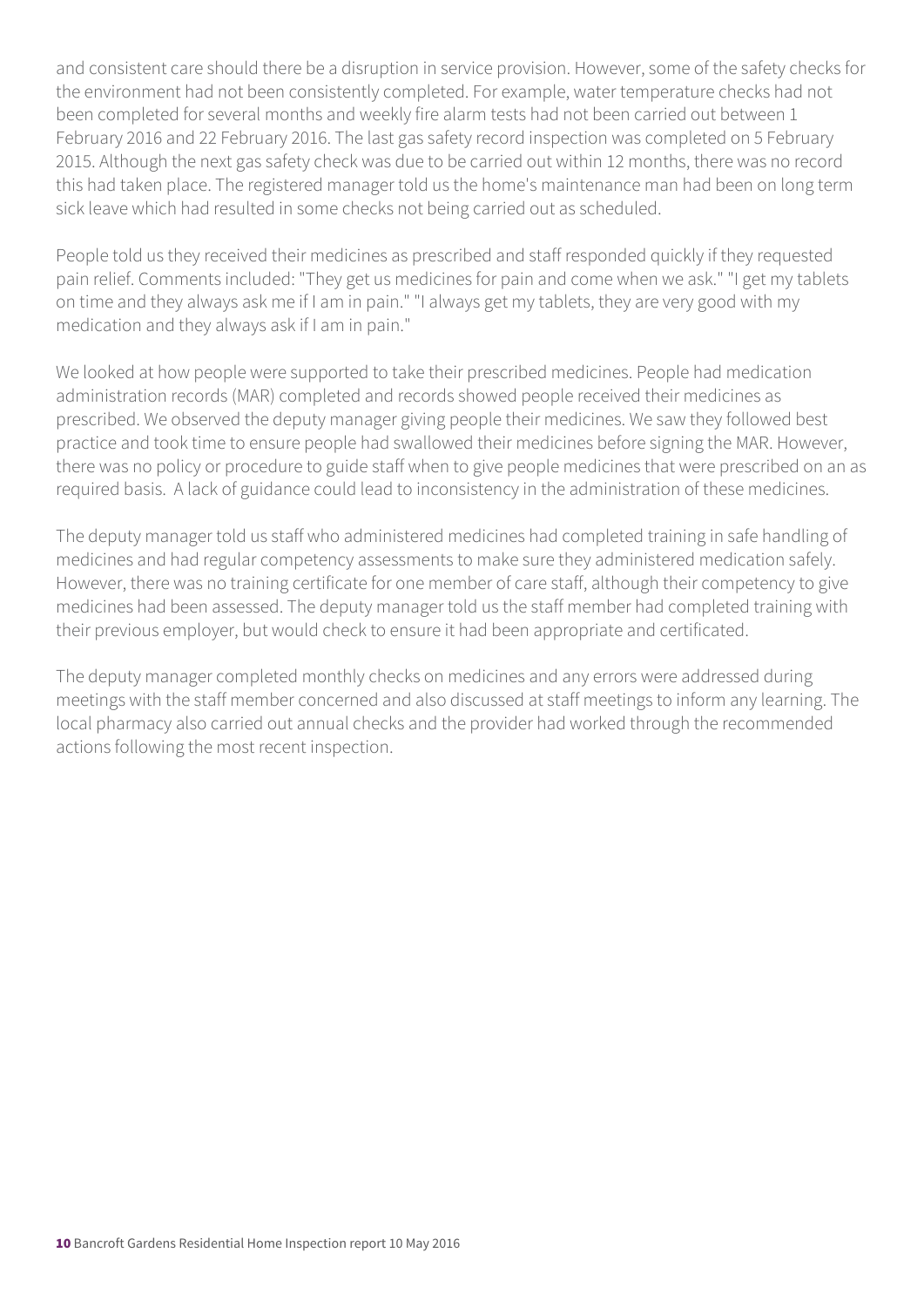People and their relatives told us they were happy with the support people received from staff who understood their needs. They were confident staff had sufficient skills and experience to provide the care people required. Comments included; "Staff are well trained, they know what they are doing." "My relative is very safe here, she was in a poor state before arriving but she is now so much better." "[Person's] needs are very well met." "[Person] is well cared for, staff are so good and they know her well."

The PIR explained how the home made sure people received effective care. "We ensure that all staff develop their skills and knowledge to support residents in their assessed needs and preferences. Staff have inductions, supervisions, appraisals and training as required and we keep records and monitor this regularly. Continuing professional development is our aim for staff."

The deputy manager told us new staff completed an induction when they first started to work, that prepared them for their role before they worked unsupervised. The induction was linked to the 'Care Certificate.' The Care Certificate assesses staff against a specific set of standards. Staff have to demonstrate they have the skills, knowledge and behaviours to ensure they provide compassionate and high quality care and support. New staff also received support from an experienced member of staff when they first started working in the home. One new member of staff explained, "The first two weeks I was working with someone so I could see what they were doing."

Staff demonstrated a good understanding of each person's individual needs and were confident they had the knowledge and skills to meet those needs. The deputy manager had prepared a detailed training plan which ensured staff received training in all areas the provider had identified as essential to meet the needs of people living in the home. Staff told us they had received training in areas such as first aid, infection control, health and safety and supporting people living with dementia. Some staff received training in manual handling on the day of our visit. A staff member explained, "The training is very good and always updated." We asked staff what value they felt the training brought to their everyday practice. One staff member responded, "It enhances my knowledge and refreshes it. I have more understanding of how to care for the residents and how to implement the proper way of doing things to ensure it is safe." Another said, "It is valuable. It makes you think, 'am I doing this right or have I just got into a bit of a routine'." The deputy manager worked alongside staff providing people with care and support. They explained this provided them with an opportunity to observe staff so they could be assured they were putting their training into practice. They told us, "I have to be on the floor so I can see what is going on. I spot check all the time. I will make sure they are doing the correct job." During our visit we saw staff effectively implementing their training when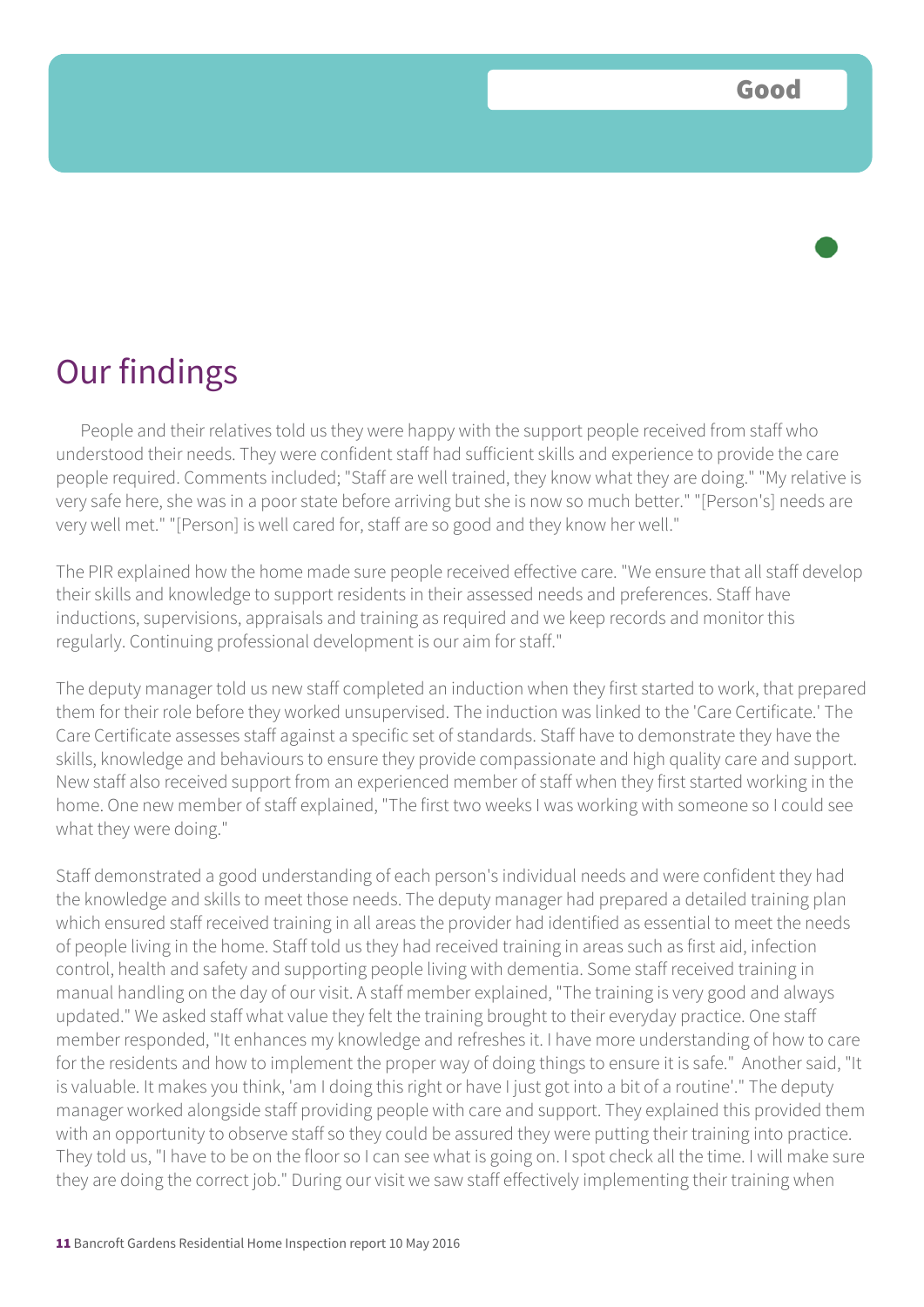supporting people in the home.

Staff understood their roles and responsibilities. They confirmed they had regular meetings with the management team during which they discussed their personal development and training requirements. One staff member explained, "We discuss what our strengths are and what we feel are our weaknesses. We can talk about any issues we have, what we hope to achieve, what we are looking forward to and where we can make things better in the home."

People told us and records showed that health professionals, such as GPs, chiropodists and district nurses visited them at the home. Staff promptly referred people to health care services when required. All the people we spoke with told us staff responded quickly if they were unwell. One person told us, "Staff tell the doctor when I am not well and I also have a chiropodist." Another said, "If I am sick and need a doctor they get them straightaway, even out of hours."

Relatives told us staff kept them informed about any changes in people's health and provided support when people had appointments with healthcare professionals outside the home. One relative explained, "They make sure she has her medicines and when I take her to the hospital they give her a list so I can show the doctor. They will request a doctor if she needs one and will always call me." One person told us, "When I go to the specialist, staff always make sure I take all the information I need."

Some staff had recently completed training in "signs of deterioration". This training supported them in managing people's health needs so they could obtain prompt medical advice and avoid unnecessary admissions to hospital. One staff member explained, "If someone is unwell we can do their blood pressure and take their temperature and pulse. It is about trying to cut down on residents going into hospital."

People's nutritional needs were met. People were provided with a choice of healthy balanced meals to ensure they had enough to eat and drink. The PIR stated, "Meal times are an important social event for residents to enjoy without feeling rushed, with table cloths and napkins to give a homely feel and wine or sherry offered at weekends and other occasions."

People spoke positively about the food provided within the home. Comments included: "After being in hospital I didn't feel like eating but the staff worked wonders with me and encouraged me to eat." "The food is very good. The cook is very good indeed and we get a good variety of food. All the vegetables like the potatoes and cabbage, it is all fresh. You don't get any tinned stuff." People told us the cook would prepare them something else if they wanted something different to what was on the menu that day. One person told us, "I love the food sometimes and sometimes not. They are very attentive and will cook me an omelette or whatever I want." At lunch time we saw people had a choice between cottage pie or a vegetarian option. We observed that where people required additional support to have their meals, staff supported them in a reassuring manner and ensured that they were not rushed when they provided this support. The cook was knowledgeable about people's dietary needs and provided meals that met their needs and preferences.

People were offered snacks and drinks through the day. One person told us, "Food is very good and they always make sure I have fresh drinks to hand." Another said, "There is always fresh fruit you can help yourself to. There is always a jug of water and a glass to help yourself to drinks at any time. If you want a fruit juice, you only have to ask the staff and they will get you one." We saw there was a good supply of overlap tables so food and drinks was always easily in reach for people.

The Mental Capacity Act 2005 (MCA) provides a legal framework for making particular decisions on behalf of people who may lack the mental capacity to do so for themselves. The Act requires that as far as possible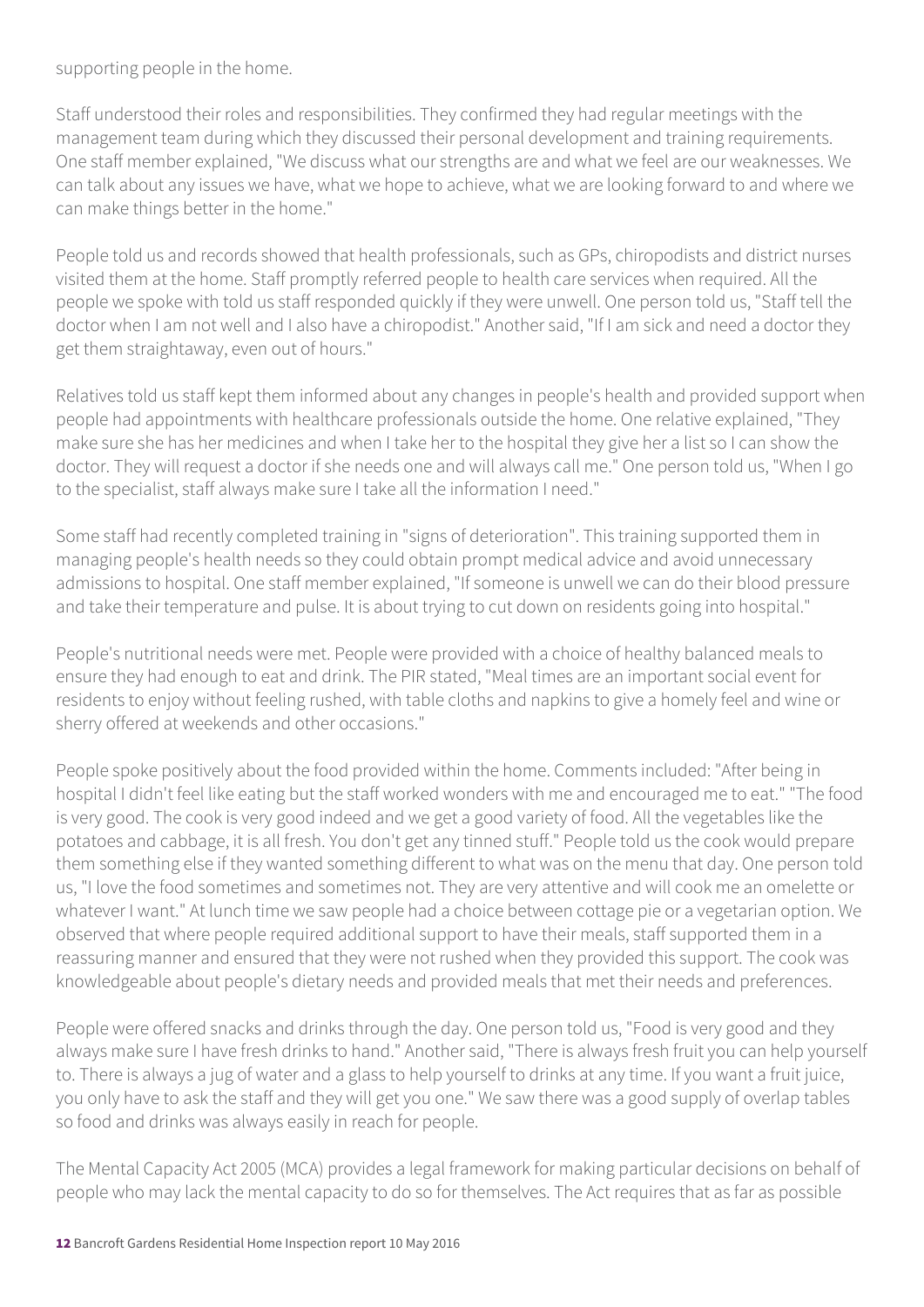people make their own decisions and are helped to do so when needed. When they lack mental capacity to take particular decisions, any made on their behalf must be in their best interest and as least restrictive as possible. People can only be deprived of their liberty to receive care and treatment when this is in their best interests and legally authorised under the MCA. The application procedures for this in care homes and hospitals are called the Deprivation of Liberty Safeguards (DoLS). We checked whether the service was working within the principles of the MCA and whether any conditions on authorisations to deprive a person of their liberty were being met.

The deputy manager told us there were some people in the home who lacked capacity to make certain decisions. We checked one of those people's care records. We found that whilst there was an overarching capacity assessment, this did not inform staff what specific decisions the person could make for themselves, those decisions they needed guidance with and when staff needed to act in their best interests because they lacked capacity. However, throughout our visit staff demonstrated they understood the importance of establishing consent from people before providing care and support. This was done in accordance with relevant legislation and guidelines. One person told us, "They are very respectful and will say, is it alright with you before doing something for me." Another person said, "They always ask first before giving care." Staff told us they would respect people's right to decline personal care. One staff member explained, "If they are reluctant we will leave them and go back later and try again. Usually a change of carer or just going away and coming back later works."

Nobody had a DoLS in place at the time of our visit, although the registered manager had previously submitted an application when a potential restriction on a person's liberty had been identified.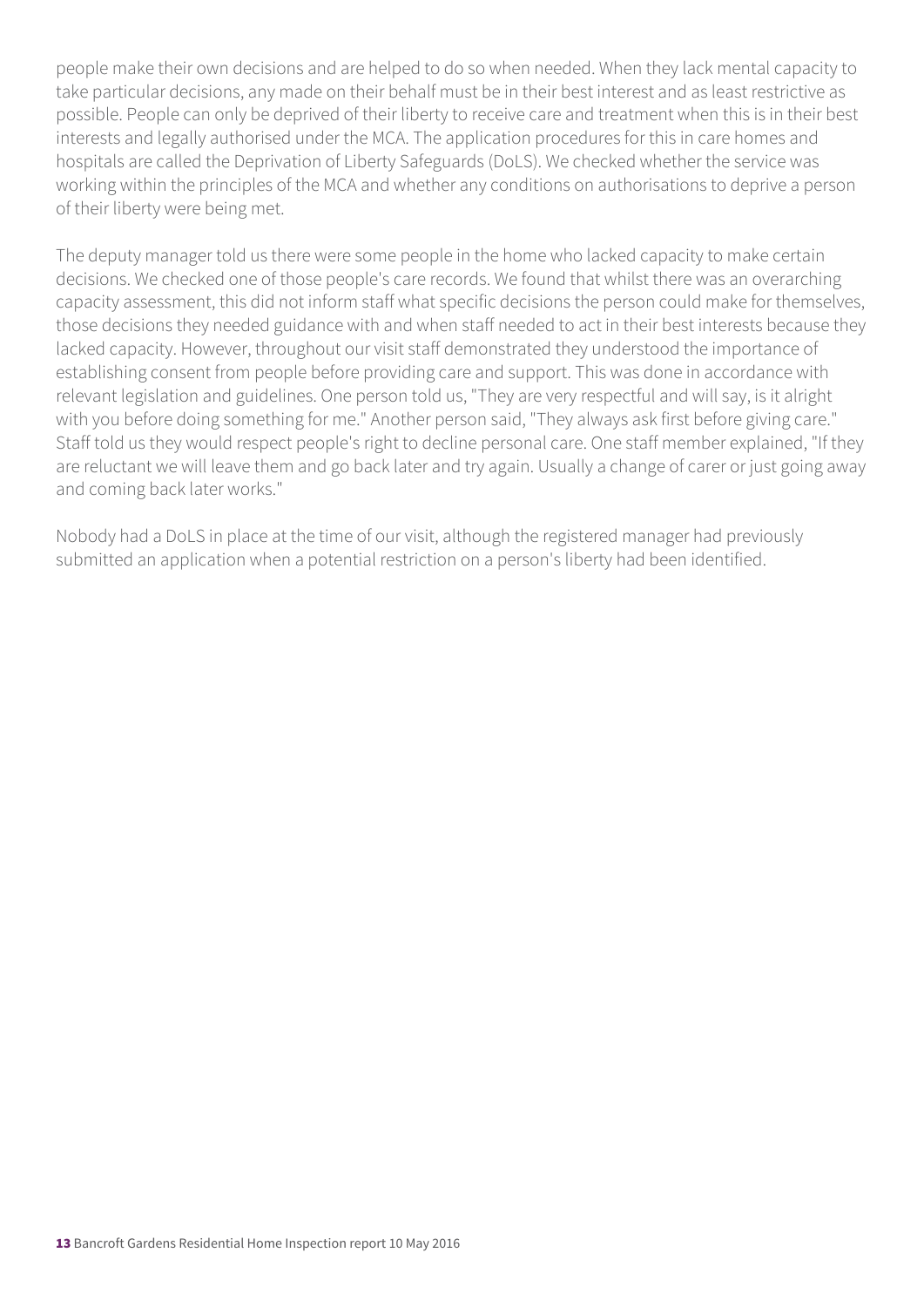People, relatives and staff all spoke positively and enthusiastically about the caring and welcoming atmosphere in the home. Comments included: "Care is brilliant, so kind. Kindness is important." "[Person] gets what she needs, it's a happy place." "Excellent caring staff, it's like home, it's not clinical and they know us (family) as well."

The PIR stated, "We pride ourselves on our caring ethos, treating residents with compassion, dignity, respect and love." During our visit people and relatives confirmed that they felt valued and cared for.

Staff clearly enjoyed working in the home and showed genuine interest in the wellbeing of the people who lived there. Staff were keen to promote a 'family' environment where people felt happy and relaxed. One staff member told us, "It is a lovely home, so family orientated. I know they are residents, but because it is such a small home we know them and their relatives really well." They went on to say, "When you walk in you can feel the love with your residents and the other staff. We have a good rapport with GPs and district nurses and they all say what a lovely atmosphere. You feel staff really care. They don't just do the job because they have to. It is really compassionate care." This was echoed by one person who told us, "It is lovely here. I wasn't very settled when I first came here. It was all strange and I was a bit nervous. Gradually I got into the routine and I really enjoy it." One member of staff told us they particularly enjoyed their job because it allowed them time to talk to people on a daily basis. They explained, "It is just so rewarding because you get time to spend with people and do more with them."

During our visit we saw staff were available to talk to people and interacted with them individually throughout the day. One person told us, "They sit and chat with me if I am feeling low and then I feel like a new person." Staff engaged people in conversations and laughed and joked with them. People particularly enjoyed wishing one member of staff a very happy birthday and hearing about their plans for celebrating their 'special' day. Staff supported those who needed assistance with walking or eating at the person's pace and people were comfortable asking staff for assistance. Staff were polite and when walking through communal areas and asked people how they were and if they needed anything.

People were treated as individuals and were encouraged to make choices about their care. This included how people wanted to spend their day, what clothes to wear, where they would like to sit, and their choice of food. One person told us, "We have choices about how we spend our day. I like to stay in bed until I am ready to get up." Another person said, "I like to get up early, but [person] sleeps in a bit." Another said, "I have choices about what I do, for example, I like to sit in this lounge with the window open. They ask me if I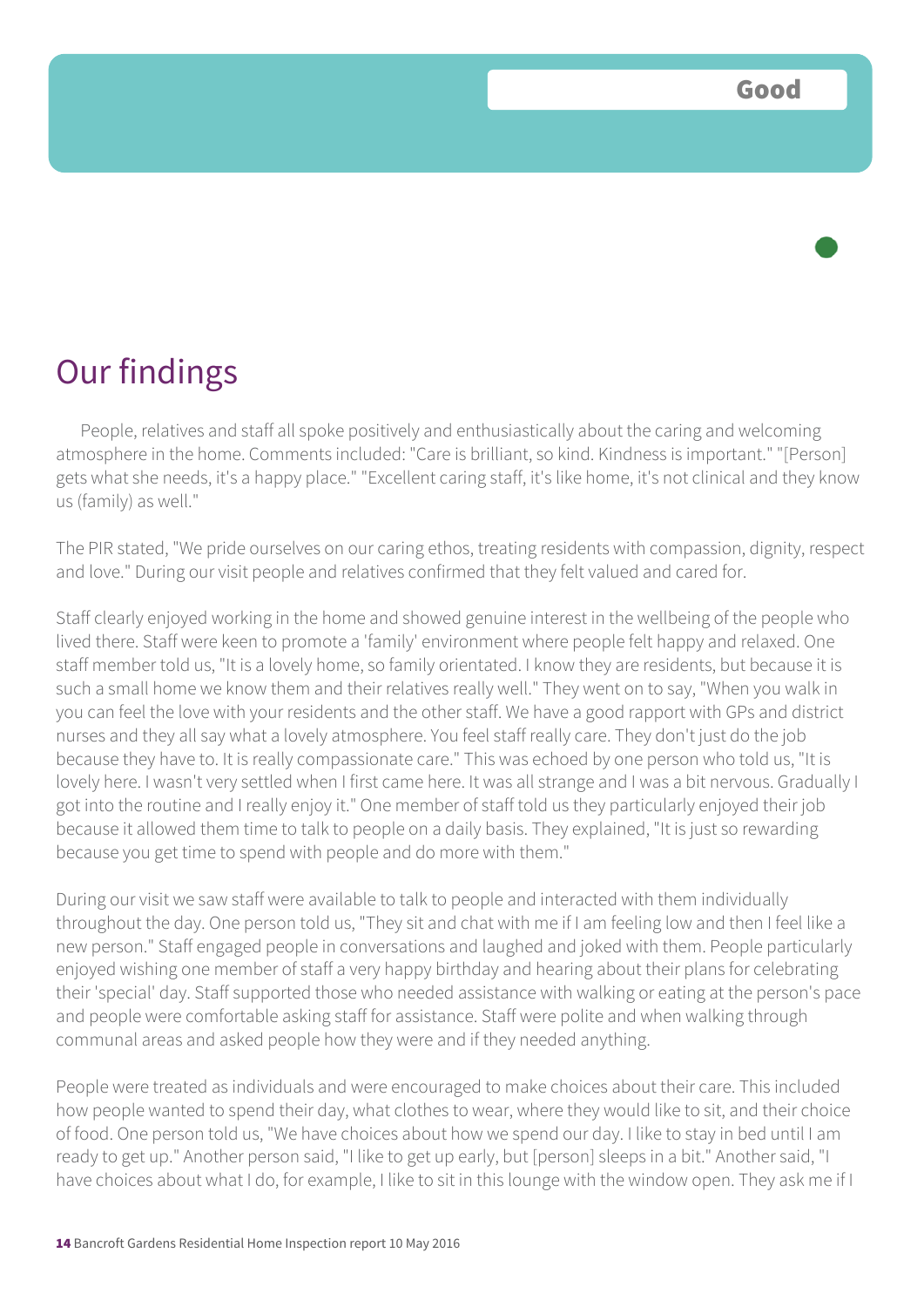want to get up or stay in bed." One relative told us they appreciated the fact staff respected their family member as an individual saying, "I like that they ask her what she wants, she has choices over her own life and has dignity."

People were treated with dignity and respect and staff supported people to maintain their independence where possible. One person told us, "Staff are always pleasant and treat us with respect and we do them." Another person confirmed, "I am always treated with respect by staff." A staff member explained, "We are here to encourage them to do as much for themselves as possible to keep their independence." Some people were pleased to show us their bedrooms. We saw that people had been supported to make their room personal to them and were able to bring in pictures and ornaments to make the room their own.

People's relationships with their relatives were respected and staff supported people to maintain this important attachment and connection. One relative told us, "Staff are great, all of them, not just with [person] but towards me as well. The manager actually hand delivered an Easter card from [person] to me, she put herself out to do it." Relatives told us they could visit at any time. A typical comment was, "I can visit at any time and am always greeted warmly." Relatives spoke about how the caring attitude of staff gave them peace of mind. One relative told us, "I remember once when [person] wasn't well, [registered manager] sat with her until 2.00am." Another relative said, "We can go home and sleep at night."

Staff told us they supported people to stay in their home environment as they approached the end of their life. They also spoke about how they supported other people in the home as they dealt with the loss of someone they had grown close to. A staff member told us about someone who had recently died in the home. "[Person] was in hospital originally but they were so happy to come back to us. They responded to us and knew our voices. The residents who did want to see [person] came and said hello. If they cried we were there to support them. It is hard especially in a small home. If they do have any worries or concerns, we need to listen to them and be there to support them."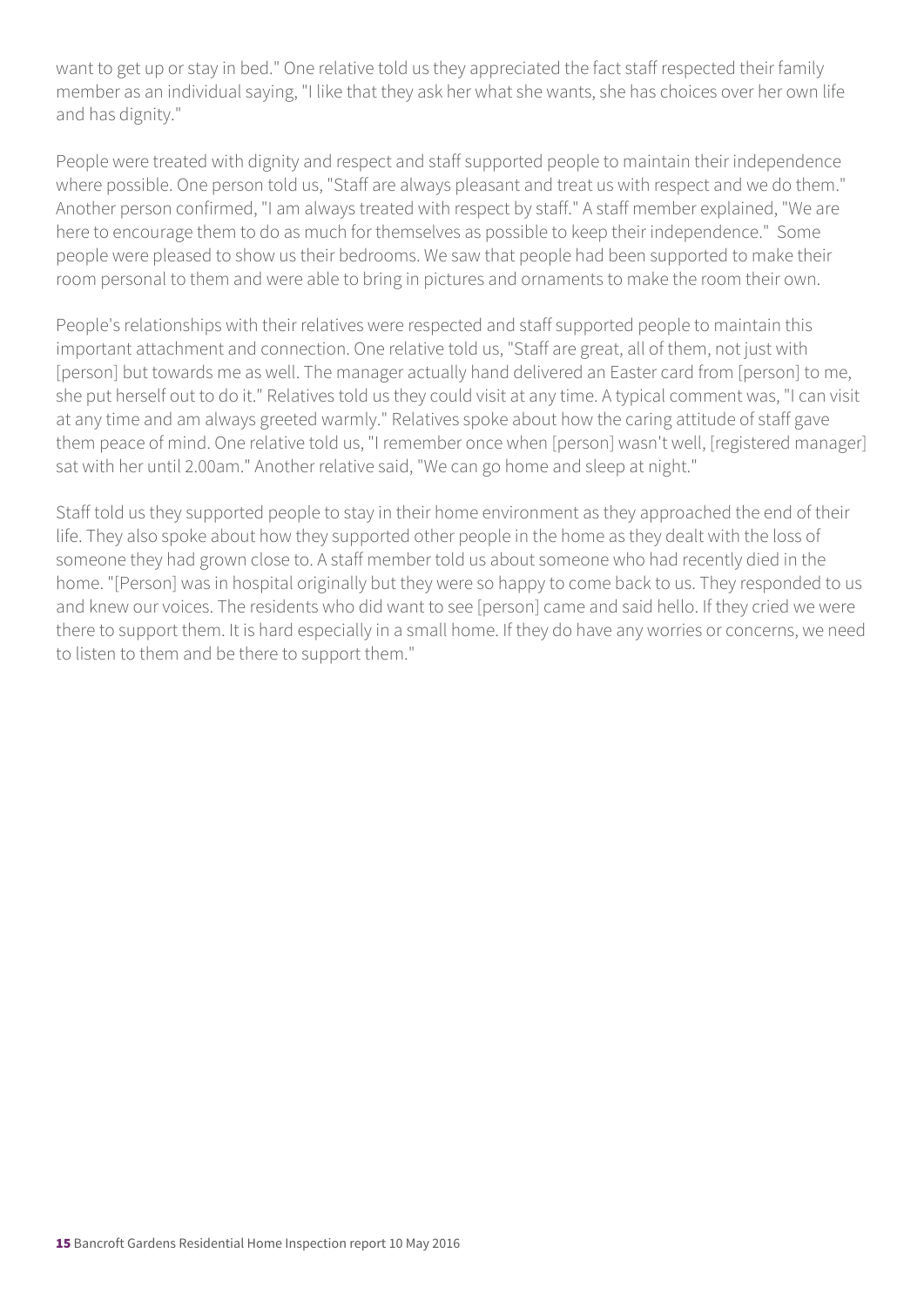People told us they received care and support in the way they preferred and that met their needs. They said their support needs had been discussed and agreed with them. One person said, "Staff talk to me, but will also speak with my family about my care." Another person told us, "I am looked after superbly."

The deputy manager told us that most people who moved into the home initially spent some time on respite care, before making the decision to move there permanently. They explained, "We always offer people an opportunity to stay for a week or two, or even a month, and then they can decide. We let them choose what they want. Most residents come for a respite and then it is their decision whether to come. It is absolutely their choice."

Each person had an individual care plan. The plan outlined how they wanted to receive their care and support and gave instructions for staff to follow to ensure people received care in a way they preferred. Care plans were reviewed regularly and people and their relatives were involved in the reviews. This ensured that people's changing needs were met and people continued to receive the care and support they wanted. One person told us, "They talk to me about things, for example, they asked me about my DNAR (do not attempt resuscitation)." A relative confirmed, "We have meetings with the staff about [person's] care and that includes the social worker." Another relative told us, "It (review) has been once a year but obviously if something does change they tell me and it gets changed on the care plan."

Relatives told us they felt both informed and involved outside the formal review process. One relative told us, "They ask me about her when I visit and will call me if there is a problem." Other comments included: "They discuss her care with me and keep me updated no matter what time it is" and "Staff will consult us which is very good, they will ring us up."

Staff had a good understanding of people's preferences and current care needs. Each person had a designated staff member who was responsible for overseeing their care and support needs were met. One relative had specifically complimented the service on this aspect of their family member's care saying, "[Person's] personal care assistant is very thorough and kind and responds promptly to any specific requests we make." A relative told us they were happy with the responsiveness of staff saying, "If you want to talk to any of the carers, they are happy to talk to you. They go out of their way to be helpful."

One person told us they were happy with how their personal care needs were met. They explained, "I always have a bath and I always have the same carer as well to give me a bath. I always have the carer to stay with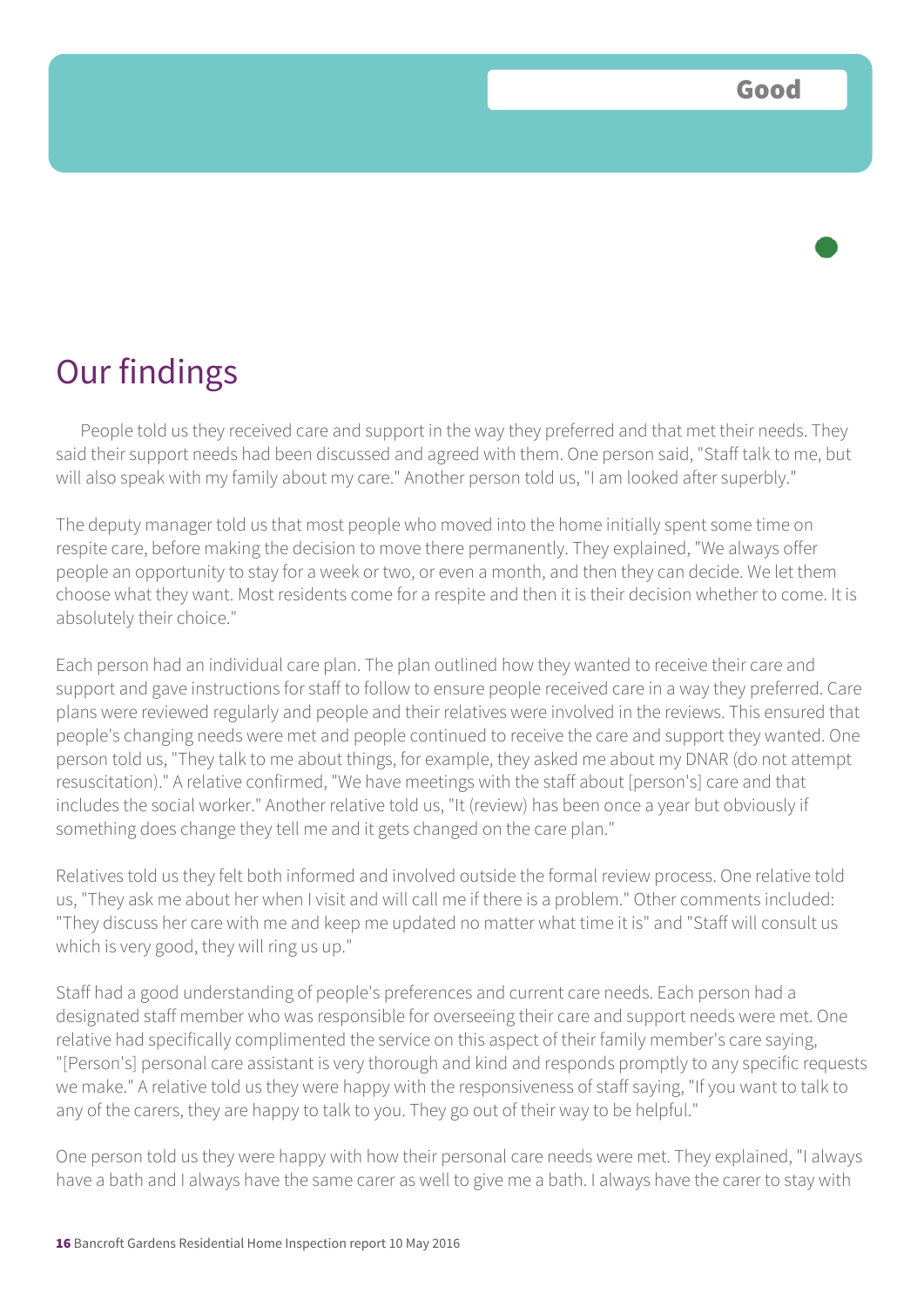me because I think in the bathroom I've always got a dread of slipping in the bath. That is why I like the carer to stay."

Each person had a brief overview of their care needs, likes and dislikes in their bedroom which staff could look at to ensure they were providing personalised care. There was also a framed 'life history' which included a 'snap shot' of people's previous lives, family, work, hobbies and experiences. This gave staff valuable information about how people might choose to live their life now and provided prompts so staff could have meaningful conversations with people about things that were important to them. The deputy manager explained, "We collect information from people, family and friends. We collect all their information because if you don't know me, how can you care for me? To provide care for me you need to get to know me and my likes and dislikes. It is very important to know people to care for them." One staff member told us how the information helped them see the person behind their frailty. They explained, "When they come to us they are a lot older. You forget because this is what you see, but if you can understand their backgrounds you can get a feel of what they were like when they were younger and most of them have had such amazing lives. It gives you an insight into what they have done which you can use when you talk to them."

People were happy with the amount of social activity within the home which was created around their needs. Comments included: "We do armchair exercises and we made Easter bunnies recently." "Staff take us out shopping and around the park." "There are activities but my eyesight is poor but I go out shopping and go to the river."

We looked at the activities folder which showed that people were engaged in social activities. It contained photographs of organised events such as one person's 100th birthday party when the town Mayor had joined the celebrations. There were photographs from events such as Remembrance Sunday, Halloween and Christmas parties. There were also more regular events such as reminiscence sessions, quizzes, bingo and arts and crafts. Each month the activities co-ordinator asked people what they wanted to do and set aims and objectives for involving people in purposeful activity. On one occasion people had asked to see the activity co-ordinator's holiday photos which had been used as an opportunity to prompt memories for people. One relative had complimented the home saying, "The activity ladies include [person] as much as possible and have helped greatly to maintain his mental capacities and physical abilities."

The home was positioned in an area of historical interest in the town with views towards the Shakespeare Theatre and over the gardens towards the river. The provider supported people to feel part of the local community. For example, people were encouraged to create displays in the large window in the downstairs entrance to the home. On the day of our inspection there was a bright and attractive Easter display which helped to contribute to the street scene and was clearly enjoyed by people as they walked past the home. One person told us, "We also make cards and Easter bonnets, they are in the window display downstairs." Most of the bedrooms and two of the lounges had windows with a good view of the busy street scene below. Regular events in the locality of the home could be observed from the downstairs lounge so people continued to maintain a feeling of involvement in their town.

People's religious and cultural needs were identified and supported through regular visits by ministers to the home.

People told us they knew how to raise any concerns and make complaints if needed. One person told us, "I would speak to staff or [deputy manager] if I wasn't happy. I told [deputy manager] about one member of staff I didn't like and she sorted it." A relative said, "I haven't needed to complain, but if I did, I would speak to [registered manager] or [deputy manager]." Another relative said, "They gave me information on how I could make a complaint, I haven't had to but I know I can approach [deputy manager]." The provider's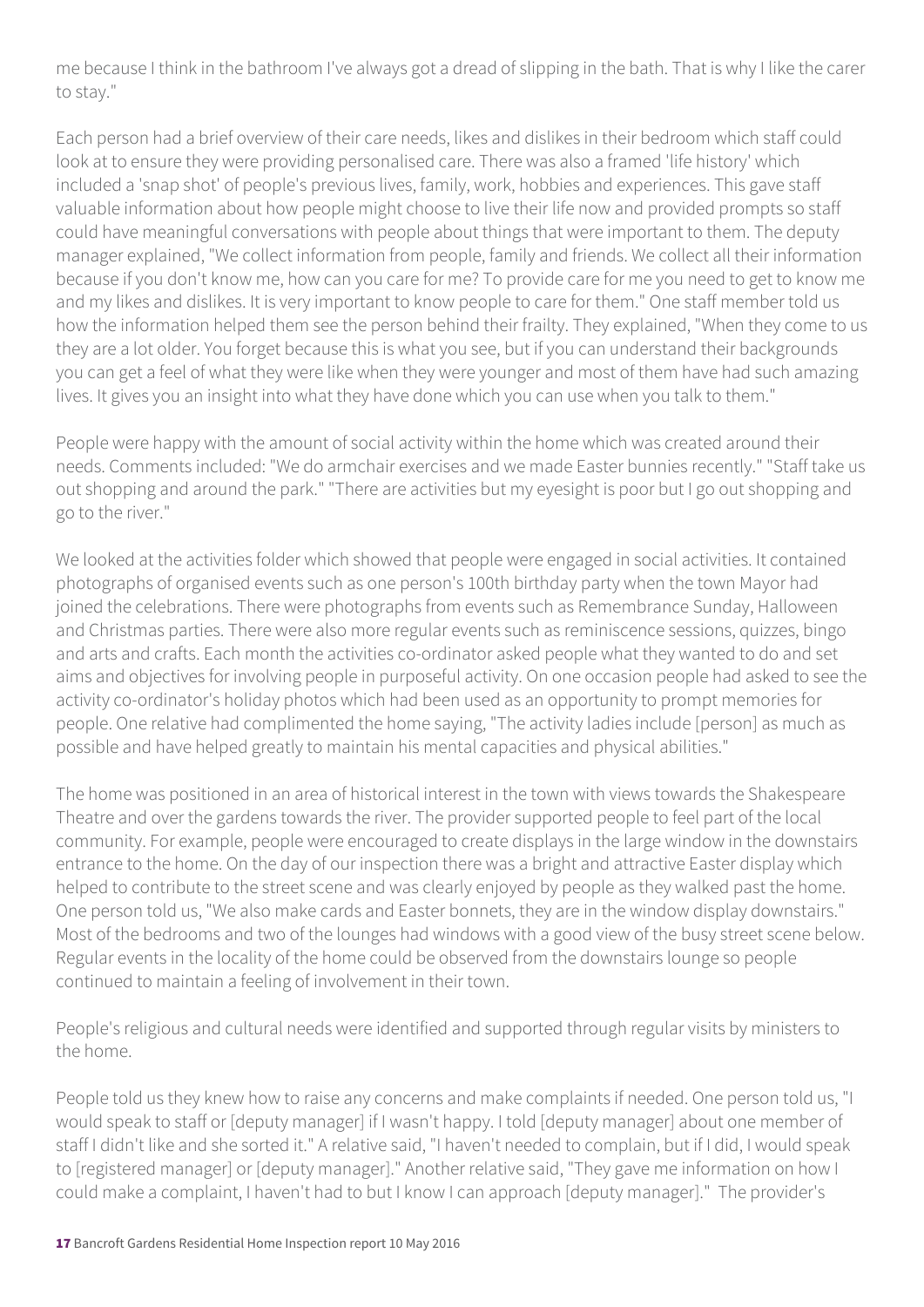complaints procedure was on display on the notice board and available in the service user guide people were given when they started living in the home. There were arrangements in place to record and resolve concerns. Issues were shared with the staff team so improvements could be made if needed.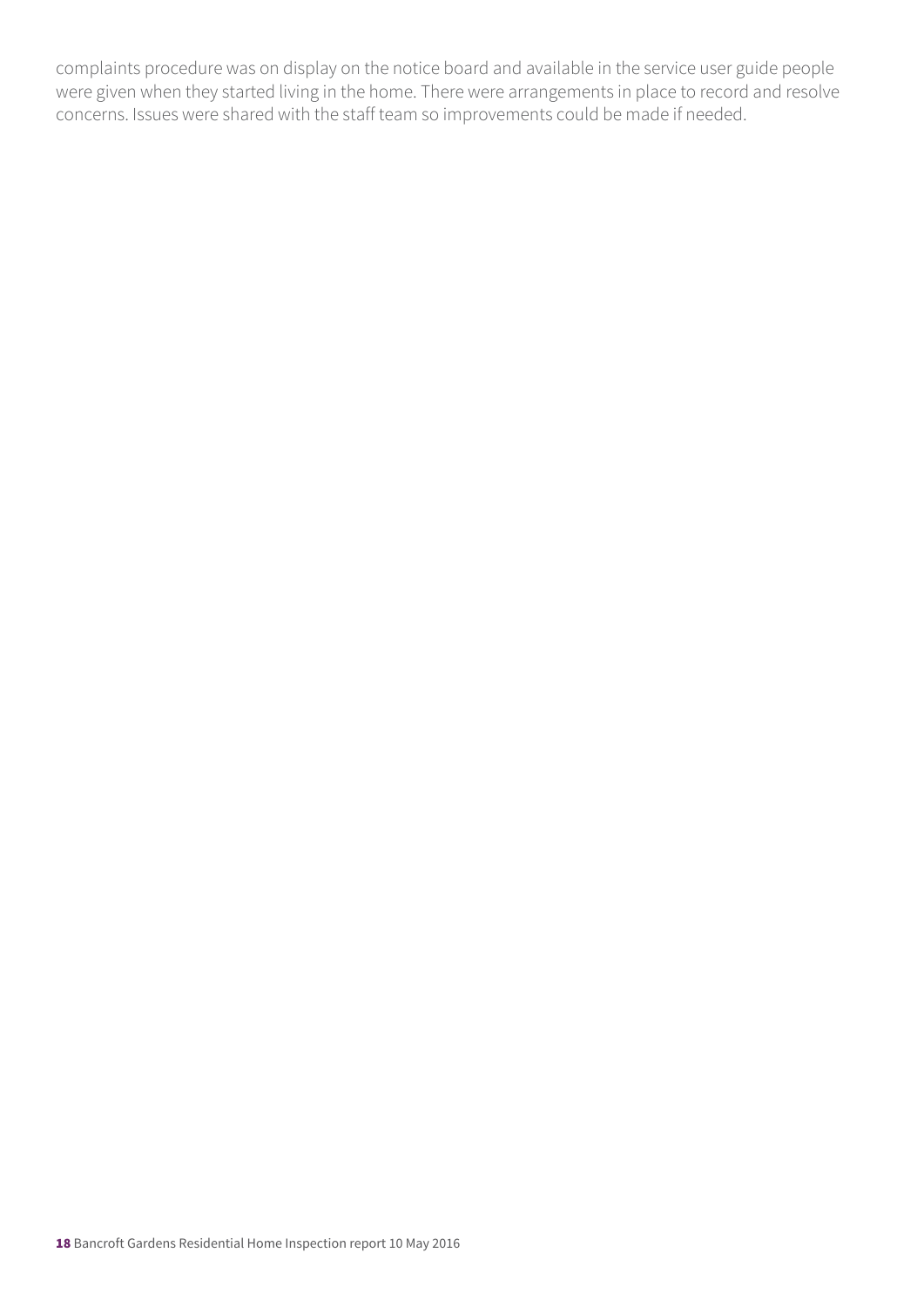People and relatives we spoke with told us the home was well-managed and they were happy with the quality of care provided. One person told us, "People treat us well and I think it is very well run." Another person said, "We are well looked after and everywhere is spotless." A relative said, "Things appear to run smoothly."

There was a clear and supportive management team in place. The registered manager was also the provider and was supported by a deputy manager. Both the registered manager and deputy manager were well known to people and their relatives. The PIR explained: "Staff, residents, relatives and management work as a team to facilitate the smooth running and continuous improvement of the service with the manager and deputy manager taking active roles in caring, enabling them to engage effectively with residents, families, friends and staff to understand and thus correct any problems." People and their relatives confirmed the management team were approachable and although the registered manager was often busy, they could always talk to the deputy manager. Comments included: "[Registered manager] is nice and helps everyone, she is always doing something." "It is quite difficult to get hold of [registered manager] sometimes, but [deputy manager] is very nice and is always on hand to talk to." "[Name] is the manager but I don't get to see her much, when I do she is a good listener."

People and their relatives were encouraged to share their views of the service through regular meetings. The meetings were chaired by a relative who acted as the 'Ambassador for Families' at the home. The meetings provided an opportunity for people to raise any issues and make suggestions about the how the service could be improved. Minutes of the meetings were shared with all families so they were aware of what topics had been discussed if they were unable to attend. Relatives told us they found the meetings useful and an opportunity to meet other family members. One relative told us, "I have attended relatives meetings which are good." Another explained, "I go to the family meetings. They are good. You get to know the other relatives and if you do have any complaints or issues, you can bring them up. They are useful." We looked at the minutes of the last couple of meetings. We saw that issues raised within the meetings had subsequently been addressed. For example, people had asked for new chairs in the lounge area and these had been replaced. People had also asked that staff wear name badges and during our visit we saw staff wearing them. The minutes also demonstrated the provider took notice of people's opinions when making decisions about the provision of service within the home. For example, applicants for the position of part time chef had worked some shifts, but had not been recruited because people were not happy with the food they served. People had asked for more arts and craft activities and the hours of one of the activities coordinators had been extended so they could undertake another craft session each week.